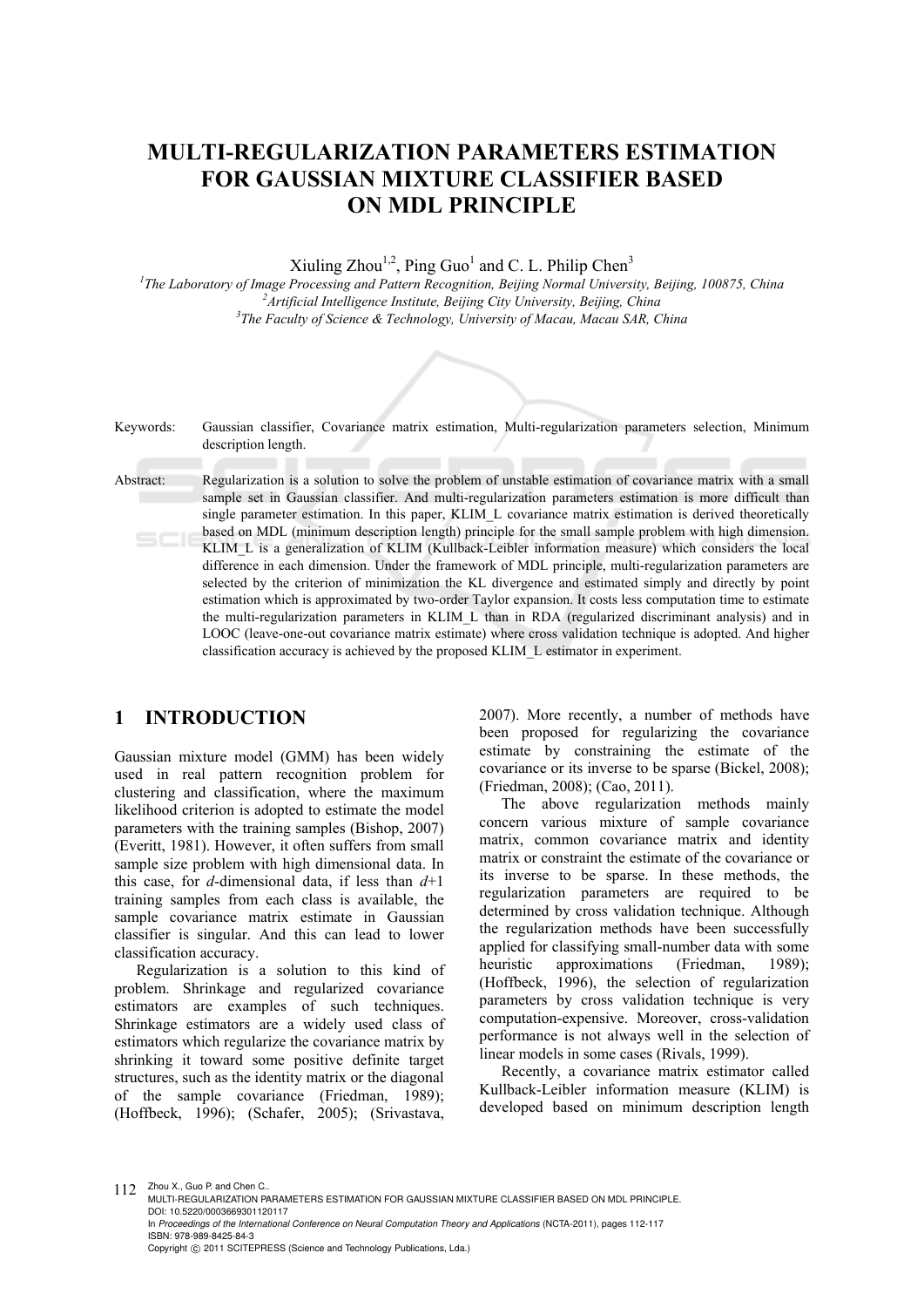(MDL) principle for small number samples with high dimension data (Guo, 2008). The KLIM estimator is derived theoretically by KL divergence. And a formula for fast estimation the regularization parameter is derived. However, since multiparameters optimization is more difficult than single parameter optimization, only a special case that the regularization parameters are taken the same value for all dimensions is considered in KLIM. Though estimation of regularization parameter becomes simple, the accuracy of covariance matrix estimation is decreased by ignore the local difference in each dimension. This will result in decreasing the classification accuracy of Gaussian classifier finally.

In this paper, KLIM is generalized to KLIM\_L which considers the local difference in each dimension. Based on MDL principle, the KLIM\_L covariance matrix estimation is derived for the small sample problem with high dimension. Multiregularization parameters in each dimension are selected by the criterion of minimization the KL divergence and estimated efficiently by two-order Taylor expansion. The feasibility and efficiency of KLIM L are shown by the experiments.

# **2 THEORETICAL BACKGROUND**

#### **2.1 Gaussian Mixture Classifier**

Given a data set  $D = {\mathbf{x}_i}_{i=1}^N$  which will be classified. Assume that the data point in *D* is sampled from a Gaussian mixture model which has *k* component:

$$
p(\mathbf{x}, \Theta) = \sum_{j=1}^{k} \alpha_{j} G(\mathbf{x}, \mathbf{m}_{j}, \Sigma_{j})
$$
  
with  $\alpha_{j} \ge 0$ ,  $\sum_{j=1}^{k} \alpha_{j} = 1$ , (1)

where

$$
G(\mathbf{x}, \mathbf{m}_{j}, \Sigma_{j}) = \frac{1}{(2\pi)^{d/2} |\Sigma_{j}|^{1/2}} \exp\left\{-\frac{1}{2}(\mathbf{x} - \mathbf{m}_{j})^{\mathrm{T}} \Sigma_{j}^{-1}(\mathbf{x} - \mathbf{m}_{j})\right\} \tag{2}
$$

is a general multivariate Gaussian density function. **x** is a random vector, the dimension of **x** is *d* and  $\Theta = {\alpha_i, \mathbf{m}_i, \Sigma_i}_{i=1}^k$  is a parameter vector set of Gaussian mixture model.

In the case of Gaussian mixture model, the Bayesian decision rule  $j^* = \arg \max_{i} p(j | \mathbf{x}, \Theta)$  is adopted to classify the vector **x** into class  $j^*$  with the largest posterior probability  $p(j | \mathbf{x}, \Theta)$ . After

model parameters  $\Theta$  estimated by the maximum likelihood (ML) method with expectationmaximization (EM) algorithm (Redner, 1984), the posterior probability can be written in the form:

$$
p(j \mid \mathbf{x}, \hat{\Theta}) = \frac{\hat{\alpha}_j G(\mathbf{x}, \hat{\mathbf{m}}_j, \hat{\Sigma}_j)}{p(\mathbf{x}, \hat{\Theta})},
$$
  
 
$$
j = 1, 2, \cdots, k.
$$
 (3)

And the classification rule becomes:

$$
j^* = \arg \min_j d_j(\mathbf{x}), \quad j = 1, 2, \cdots, k,
$$
 (4)

where

$$
d_j(\mathbf{x}) = (\mathbf{x} - \hat{\mathbf{m}}_j)^T \hat{\boldsymbol{\Sigma}}_j^{-1} (\mathbf{x} - \hat{\mathbf{m}}_j) + \ln |\hat{\boldsymbol{\Sigma}}_j| - 2 \ln \hat{\alpha}_j.
$$
 (5)

This equation is often called the discriminant function for the class *j* (Aeberhard, 1994).

Since clustering is more general than classification in the mixture model analysis case, we consider the general case in the following.

# **2.2 Covariance Matrix Estimation**

*The central idea of the MDL principle is to represent an entire class of probability distributions as models by a single "universal" representative model, such that it would be able to imitate the behaviour of any model in the class. The best model class for a set of observed data is the one whose representative permits the shortest coding of the data. The MDL estimates of both the parameters and their total number are consistent; i.e., the estimates converge and the limit specifies the data generating model*  (Rissanen, 1978); (Barron, 1998). The codelength (probability distribution or a model) criterion of MDL involves in the KL divergence (Kullback, 1959).

Now considering a given sample data set  $D = {\mathbf{x}_i}_{i=1}^N$  generated from an unknown density  $p(X)$ , it can be modelled by a finite Gaussian mixture density  $p(\mathbf{x}, \Theta)$ , where  $\Theta$  is the parameter set. In the absence of knowledge of  $p(\mathbf{x})$ , it may be estimated by an empirical kernel density estimate  $p_{\mu}(\mathbf{x})$  obtained from the data set. Because these two probability densities describe the same unknown density  $p(x)$ , they should be best matched with proper mixture parameters and smoothing parameters. According to MDL principle, the model parameters should be estimated with minimized KL divergence  $KL(h, \Theta)$  based on the given data drawn from the unknown density  $p(x)$  (Kullback, 1959),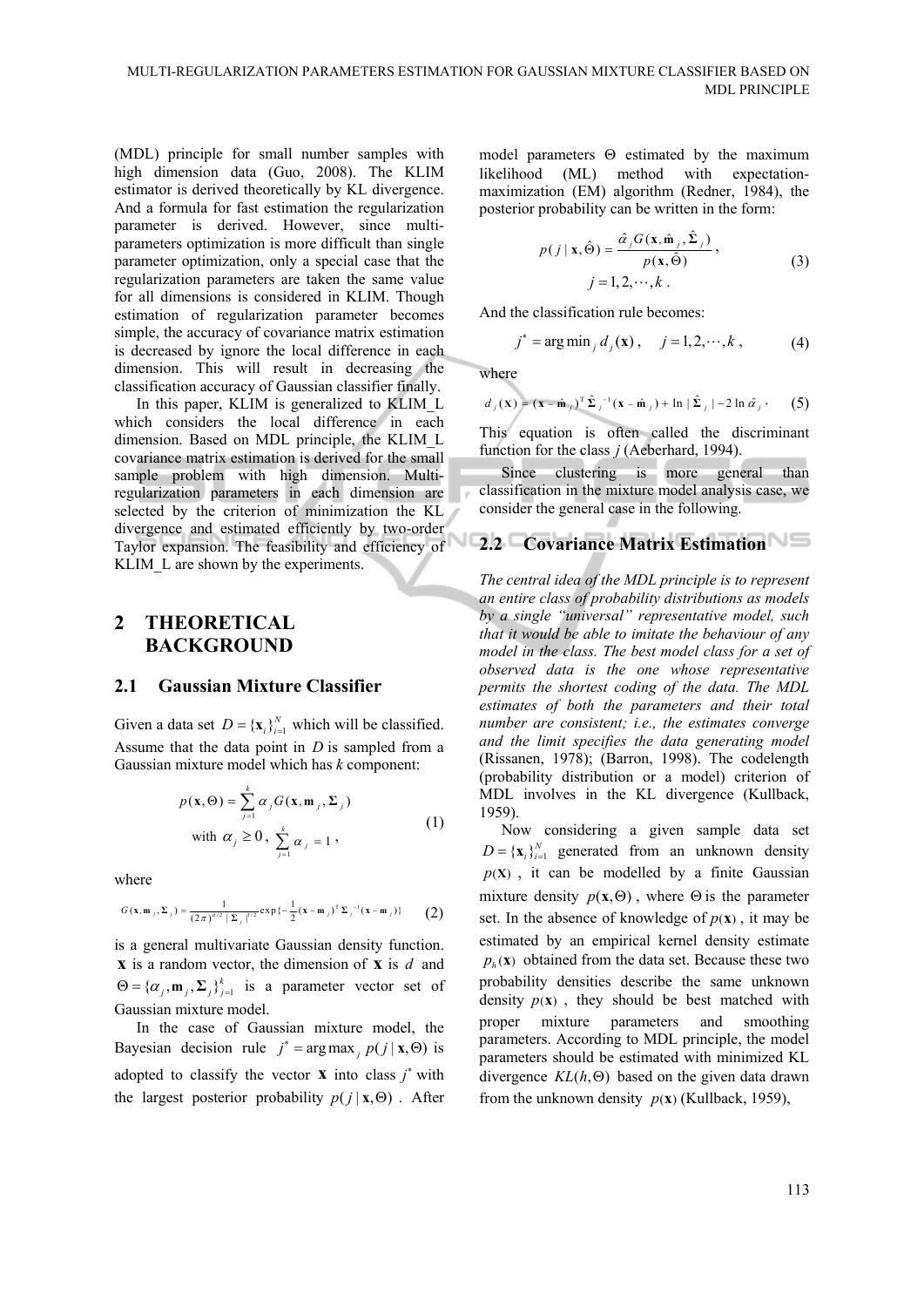$$
KL(h, \Theta) = \int p_{\lambda}(\mathbf{x}) \ln \frac{p_{\lambda}(\mathbf{x})}{p(\mathbf{x}, \Theta)} d\mathbf{x}
$$
 (6)

with

$$
p_{h}(\mathbf{x}) = \frac{1}{N} \sum_{i=1}^{N} G(\mathbf{x}, \mathbf{x}_{i}, \mathbf{W}_{h})
$$
  
= 
$$
\frac{1}{N(2\pi)^{d/2} |\mathbf{W}_{h}|^{1/2}} \sum_{i=1}^{N} \exp \left\{-\frac{1}{2} (\mathbf{x} - \mathbf{x}_{i})^{T} \mathbf{W}_{h}^{-1} (\mathbf{x} - \mathbf{x}_{i})\right\}
$$
(7)

Here  $W_h$  is a  $d \times d$  dimensional diagonal matrix with a general form,

$$
\mathbf{W}_{h} = diag(h_{1}, h_{2}, \cdots, h_{d}), \qquad (8)
$$

where  $h_i$ ,  $i = 1, 2, \dots, d$  are smoothing parameters (or regularization parameters) in the nonparametric kernel density. In the following this set is denoted as  $h = \{h_i\}_{i=1}^d$ . The Eq. (6) equals to zero if and only if  $p_h(\mathbf{x}) = p(\mathbf{x}, \Theta)$ .

If the limit  $h \rightarrow 0$ , the kernel density function  $p<sub>h</sub>(**x**)$  becomes a  $\delta$  function, then Eq. (6) reduces to the negative log likelihood function. So the ordinary EM algorithm can be re-derived based on the minimization of this KL divergence function with the limit  $h \rightarrow 0$ . The ML-estimated parameters are shown as follows:

$$
\hat{\mathbf{m}}_{j} = \frac{1}{n_{j}} \sum_{i=1}^{N} p(j | \mathbf{x}_{i}, \hat{\Theta}) \mathbf{x}_{i},
$$
\n
$$
\hat{\Sigma}_{j} = \frac{1}{n_{j}} \sum_{i=1}^{N} p(j | \mathbf{x}_{i}, \hat{\Theta}) (\mathbf{x}_{i} - \hat{\mathbf{m}}_{j}) (\mathbf{x}_{i} - \hat{\mathbf{m}}_{j})^{\mathrm{T}}.
$$
\n(9)

The covariance matrix estimation for the limit  $h \to 0$  is shown as follows. By minimizing Eq. (6) with respect to  $\Sigma_i$ , i.e., setting  $\partial KL(h, \Theta) / \partial \Sigma_i = 0$ , the following covariance matrix estimation formula can be obtained:

$$
\hat{\Sigma}_{j} = \frac{\int p_{\hbar}(\mathbf{x})p(j \mid \mathbf{x}, \hat{\Theta})(\mathbf{x} - \hat{\mathbf{m}}_{j})(\mathbf{x} - \hat{\mathbf{m}}_{j})^{\mathrm{T}} d\mathbf{x}}{\int p_{\hbar}(\mathbf{x})p(j \mid \mathbf{x}, \hat{\Theta}) d\mathbf{x}}.
$$
 (10)

In this case, the Taylor expansion is used for  $p(j | \mathbf{x}, \Theta)$  at  $\mathbf{x} = \mathbf{x}_i$  with respect to **x** and it is expanded to first order approximation:

$$
p(j | \mathbf{x}, \hat{\Theta}) \approx p(j | \mathbf{x}_i, \hat{\Theta}) + (\mathbf{x} - \mathbf{x}_i)^{\mathrm{T}} \nabla_x p(j | \mathbf{x}_i, \hat{\Theta}) \tag{11}
$$

with  $\nabla_x p(j | \mathbf{x}, \hat{\Theta}) = \nabla_x p(j | \mathbf{x}, \hat{\Theta})|_{x=x}$ .

On substituting the above equation into Eq. (10) and according to the properties of probability density function, the following approximation is finally derived:

$$
\Sigma_j(h) \doteq \mathbf{W}_h + \hat{\Sigma}_j. \tag{12}
$$

The estimation in Eq. (12) is called as KLIM\_L in the paper, where  $\hat{\Sigma}_i$  is the ML estimation when  $h \to 0$ , taking the form of Eq. (9).

# **3 MULTI- REGULARIZATION PARAMETERS ESTIMATION BASED ON MDL**

#### **3.1 Regularization Parameters Selection**

The regularization parameter set *h* in the Gaussian kernel density plays an important role in estimating the mixture model parameter. Different *h* will generate different models. So selecting the regularization parameters is a model selection problem. In the paper the similar method as in (Guo, 2008) is adopted based on MDL principle to select the regularization parameters in KLIM\_L.

According to the principle of MDL, it should be with the shortest codelength to select a model. When  $h \neq 0$ , the regularization parameters *h* can be estimated with the minimized KL divergence regarding *h* with ML estimated parameter  $\hat{\Theta}$ ,

$$
h^* = \arg\min J(h), \quad J(h) = KL(h, \hat{\Theta}). \tag{13}
$$

Now a second order approximation for estimating the regularization parameter *h* is adopted here. Rewrite the  $J(h)$  as:

$$
J(h) = J_0(h) + J_e(h),
$$
 (14)

where  $J_0 (h) = - \int p_h(x) \ln p(x, \Theta) dx$ ,

$$
J_e(h) = \int p_h(\mathbf{x}) \ln p_h(\mathbf{x}) d\mathbf{x} .
$$

Replacing  $\ln p(\mathbf{x}, \Theta)$  with the second order term of Taylor expansion into the integral of  $J_0(h)$  and resulting in the following approximation of  $J_0(h)$ ,

$$
J_0(h) \approx -\frac{1}{N} \sum_{i=1}^{N} \ln p(\mathbf{x}_i, \Theta)
$$
  
-
$$
\frac{1}{2N} \sum_{i=1}^{N} \text{trace}(\mathbf{W}_h(\nabla_\mathbf{x} \nabla_\mathbf{x} \ln p(\mathbf{x}_i, \Theta)))
$$
(15)

For very sparse data distribution, the following approximation can be used: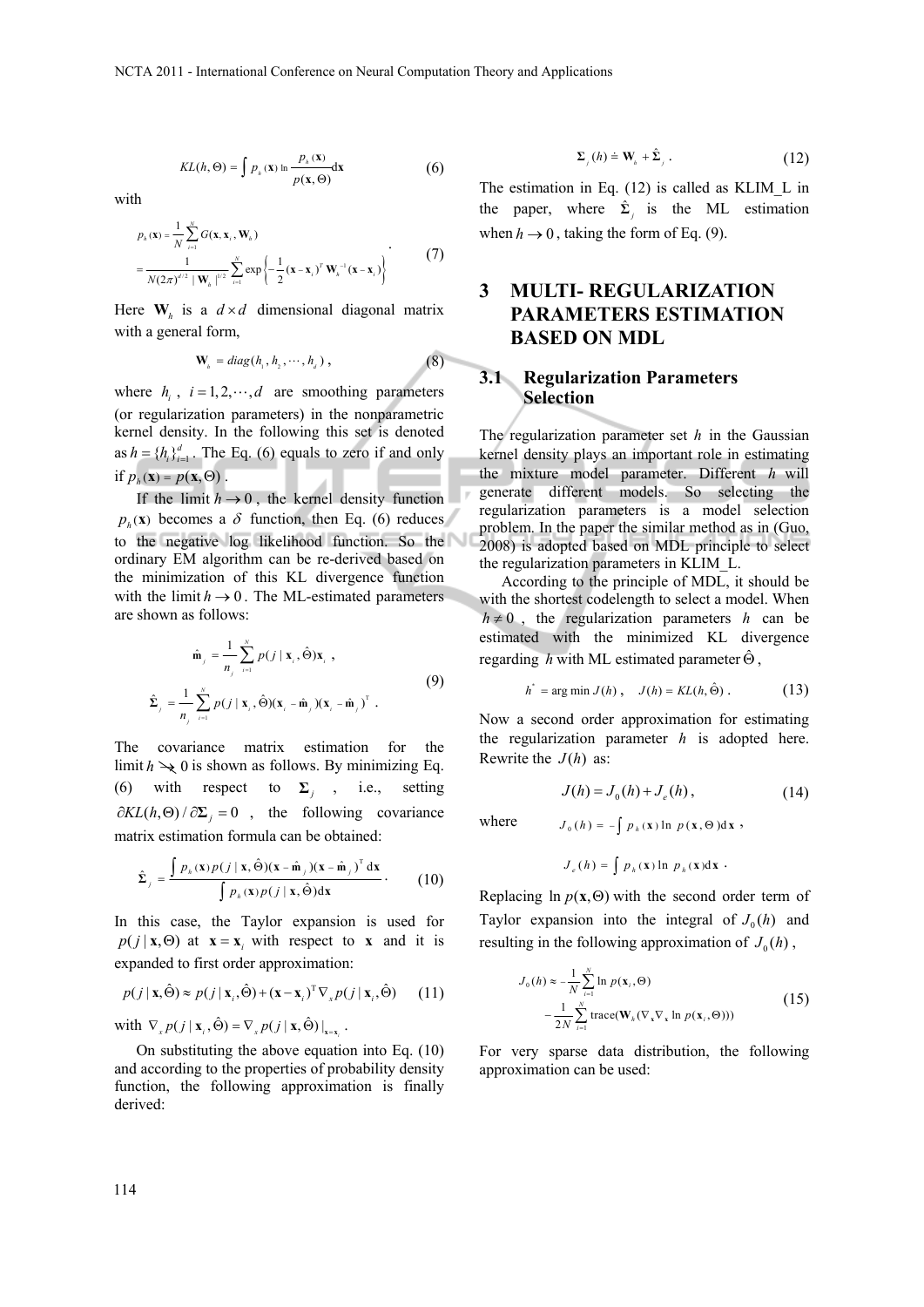$$
p_{h}(\mathbf{x}) \ln p_{h}(\mathbf{x}) \approx \frac{1}{N} \sum_{i=1}^{N} G(\mathbf{x}, \mathbf{x}_{i}, \mathbf{W}_{h}) \ln \frac{1}{N} G(\mathbf{x}, \mathbf{x}_{i}, \mathbf{W}_{h})
$$
  
= 
$$
\frac{1}{N} \sum_{i=1}^{N} G(\mathbf{x}, \mathbf{x}_{i}, \mathbf{W}_{h}) [-\ln N - \frac{d}{2} \ln 2\pi - \frac{1}{2} \ln |\mathbf{W}_{h}| \qquad (16)
$$
  

$$
-\frac{1}{2} (\mathbf{x} - \mathbf{x}_{i})^{\mathrm{T}} \mathbf{W}_{h}^{-1}(\mathbf{x} - \mathbf{x}_{i})]
$$

Substituting the Eq. (16) into  $J_e(h)$ , it can be got:

$$
J_e(h) = \int p_h(\mathbf{x}) \ln p_h(\mathbf{x}) d\mathbf{x}
$$
  
\n
$$
\approx -\ln N - \frac{d}{2} \ln 2\pi - \frac{1}{2} \ln |\mathbf{W}_h| - \frac{d}{2}
$$
 (17)

So far, the approximation formula of  $J(h)$  is obtained:

$$
J(h) \approx -\frac{1}{2N} \sum_{i=1}^{N} \text{trace}(\mathbf{W}_{h}(\nabla_{\mathbf{x}} \nabla_{\mathbf{x}} \ln p(\mathbf{x}_{i}, \Theta))) -\frac{1}{2} \ln |\mathbf{W}_{h}| + C
$$
 (18)

where *C* is a constant irrelevant to  $h$ .

ere C is a constant irrelevant to *h*.<br>Let  $H_{d \times d} = \nabla_x \nabla_x \ln p(\mathbf{x}, \Theta)$ . Taking partial derivative of  $J(h)$  to  $W_h$  and letting it be equal to zero, the rough approximation formula of *h* is obtained as follows:

$$
\mathbf{W}_{h}^{-1} = -\frac{1}{N} \sum_{i=1}^{N} diag(H) .
$$
 (19)

#### **3.2 Approximation for Regularization Parameters**

The Eq. (19) can be rewritten as follows:

$$
\mathbf{W}_{h}^{-1} = -\frac{1}{N} \sum_{i=1}^{N} diag(H) = \frac{1}{N} diag(-\sum_{i=1}^{N} \nabla_{\mathbf{x}} \nabla_{\mathbf{x}} ln p(\mathbf{x}_{i}, \Theta))
$$

with

$$
\begin{split}\n&-\sum_{i=1}^{N} \nabla_{\mathbf{x}} \nabla_{\mathbf{x}} \ln p(\mathbf{x}_{i}, \Theta) \\
&=\sum_{i=1}^{N} \left\{ \sum_{j=1}^{k} p(j \mid \mathbf{x}_{i}, \Theta) [\Sigma_{j}^{-1} - \Sigma_{j}^{-1} (\mathbf{x}_{i} - \mathbf{m}_{j})(\mathbf{x}_{i} - \mathbf{m}_{j})^{\mathrm{T}} \Sigma_{j}^{-1}] \right. \\
&+\sum_{j=1}^{k} p(j \mid \mathbf{x}_{i}, \Theta) \Sigma_{j}^{-1} (\mathbf{x}_{i} - \mathbf{m}_{j}) \sum_{j=1}^{k} p(j \mid \mathbf{x}_{i}, \Theta) (\mathbf{x}_{i} - \mathbf{m}_{j})^{\mathrm{T}} \Sigma_{j}^{-1} \right\}\n\end{split}
$$

Considering hard-cut case ( $p(j | \mathbf{x}_i, \Theta) = 1$  or 0) and using the approximations

$$
\sum_{i=1}^{N} p(j | \mathbf{x}_i, \Theta)(\mathbf{x}_i - \mathbf{m}_j)(\mathbf{x}_i - \mathbf{m}_j)^T \approx n_j \hat{\Sigma}_j,
$$
\n
$$
\sum_{i=1}^{N} p(j | \mathbf{x}_i, \Theta) \approx n_j, \ \Sigma_j^{-1} \hat{\Sigma}_j \approx I \ \text{and} \ \sum_{j=1}^{k} \alpha_j \Sigma_j^{-1} = \Sigma^{-1},
$$
\nit can be obtained:

$$
\mathbf{W}_{h}^{-1} \approx diag(\mathbf{\Sigma}^{-1})\,. \tag{20}
$$

Suppose the eigenvalues and eigenvectors of the common covariance matrix  $\Sigma$  are  $\lambda_k$  and  $\mu_k$ ,  $k = 1 \cdots d$ , where  $\mu_k = (\mu_{k1}, \mu_{k2}, \cdots, \mu_{kd})^T$ , then there exists:

$$
\Sigma = \sum_{k=1}^{d} \lambda_k \mu_k \mu_k^T, \ \Sigma^{-1} = \sum_{k=1}^{d} \lambda_k^{-1} \mu_k \mu_k^T. \tag{21}
$$

Substituting Eq. (21) into Eq. (20) and using the average eigenvalue  $\overline{\lambda} = (\sum_{i=1}^{d} \lambda_i) / d = \text{trace}(\Sigma) / d$  $\overline{\lambda} = (\sum \lambda_i) / d = \text{trace}(\Sigma) / d$  to *i*  $\overline{a}$ substitute each eigenvalue of matrix  $\Sigma$  (only in the denominator), it can be obtained:

$$
\mathbf{W}_{h}^{-1} \approx \frac{d^2}{\text{trace}^2(\boldsymbol{\Sigma})} \operatorname{diag}(\boldsymbol{\Sigma}) \text{ with } \boldsymbol{\Sigma} = [\sigma_{ij}]_{d \times d}.
$$

Finally, the regularization parameters can be approximated by the following equation:

$$
\mathbf{W}_{k} = \frac{\text{trace}^{2}(\Sigma)}{d^{2}} diag(\frac{1}{\sigma_{11}}, \cdots, \frac{1}{\sigma_{dd}}). \tag{22}
$$

# **3.3 Comparison of KLIM\_L with Regularization Methods**

The four methods (KLIM\_L, KLIM, RDA (Regularized Discriminant Analysis, Friedman, 1989) and LOOC (Leave-one-out covariance matrix estimate, Hoffbeck, 1996)) are all regularization methods to estimate the covariance matrix for small sample size problem. They all consider ML estimated covariance matrix with the additional extra matrices.

KLIM L is derived by the similar way as KLIM under the framework of MDL principle. Meanwhile, the estimation of regularization parameters is similar to KLIM based on MDL principle. KLIM\_L is a generalization of KLIM. Multi-regularization parameters are included and estimated in KLIM\_L while one regularization parameter is estimated in KLIM. For every  $\sigma_{ii}$  (  $i=1 \cdots d$  ), if it is taken by  $\frac{1}{d} \text{trace}(\Sigma)$ , then  $\mathbf{W}_{h} = (\text{trace}(\Sigma) / d) \mathbf{I}_{d}$ . It will reduce to the case of  $W_i = hI_i$  in KLIM, where  $h = \text{trace}(\Sigma) / d$ .

KLIM\_L is derived based on MDL principle while RDA and LOOC are heuristically proposed. They differ in mixtures of covariance matrix considered and the criterion used to select the regularization parameters.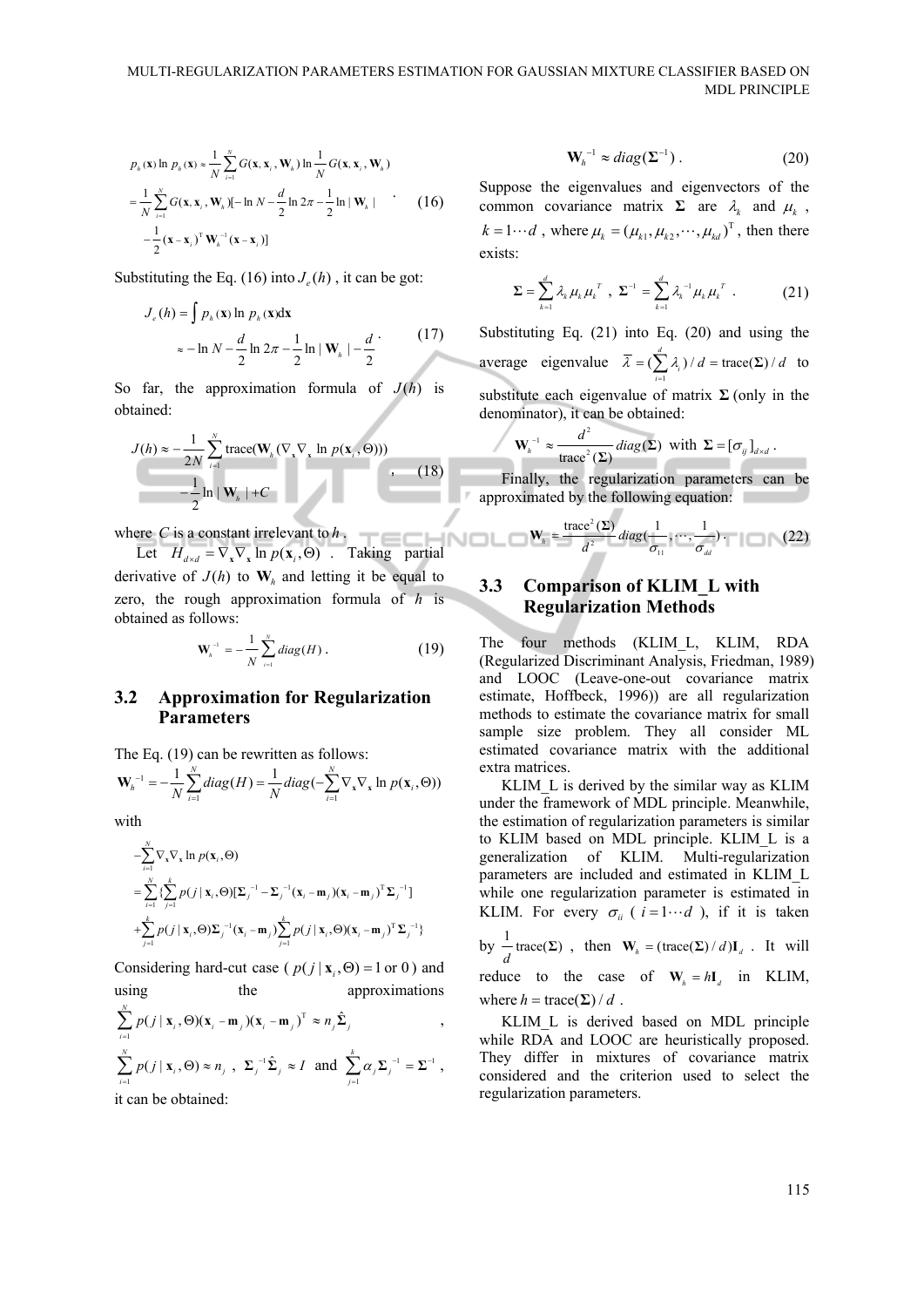Different computation time costs are required in the four regularization discriminant methods. The time costs of them are sorted decreasing in the following order: KLIM, KLIM\_L, LOOC and RDA. This will be validated by the following experiments.

# **4 EXPERIMENT RESULTS**

In this section, the classification accuracy and time cost of KLIM\_L are compared with LDA (Linear Discriminant Analysis, Aeberhard, 1994), RDA, LOOC and KLIM on COIL-20 object data (Nene, 1996).

COIL-20 is a database of gray-scale images of 20 objects. The objects were placed on a motorized turntable against a black background. The turntable was rotated through 360 degrees to vary object pose with respect to a fix camera. Images of the objects were taken at pose intervals of 5 degrees, which corresponds to 72 images per object. The total number of images is 1440 and the size of each image is 128×128.

In the experiment, the regularization parameter *h* of KLIM is estimated by  $h = \text{trace}(\Sigma) / d$ . The parameter matrix  $W_h$  of KLIM<sub>L</sub> is estimated by Eq. (22). In RDA, the values of  $\lambda$  and  $\gamma$  are sampled in a coarse grid, (0.0, 0.25, 0.50, 0.75, 1.0), resulting in 25 data points. In LOOC, the four parameters are taken according to the table in (Hoffbeck, 1996). Six images are randomly selected as training samples from each class to estimate the mean and covariance matrix. And the remaining images are employed as testing samples to verify the classification accuracy. Since the dimension of

image data is very high of 128×128, PCA is adopted here to reduce the data dimension. Experiments are performed with five different numbers of dimensions. Each experiment runs 25 times, and the mean and standard deviation of classification accuracy are reported as results. The results of experiment are shown in table 1 table 2.

In the experiment, the classification accuracy of KLIM\_L is the best among the five compared methods, while the classification accuracy of KLIM is the second best. The classification accuracy of LOOC is the worst among the compared methods except in dimension 80, where the classification accuracy of LOOC is higher than that of LDA. Considering the time cost of regularization parameters estimating, KLIM\_L needs a little more time to estimate the regularization parameters than KLIM needs, while RDA and LOOC need much more time than KLIM\_L needs. The experimental results are consistent with the theoretical analysis.

# **5 CONCLUSIONS**

In this paper, the KLIM L covariance matrix estimation is derived based on MDL principle for the small sample problem with high dimension. Under the framework of MDL principle, multiregularization parameters are estimated simply and directly by point estimation which is approximated by two-order Taylor expansion. KLIM\_L is a generalization of KLIM. With the KL information measure, total samples can be used to estimate the regularization parameters in KLIM\_L, making it less computation-expensive than using leave-one-out cross-validation method in RDA and LOOC.

| classifier | LDA       | <b>RDA</b> | <b>LOOC</b> | <b>KLIM</b> | KLIM L    |
|------------|-----------|------------|-------------|-------------|-----------|
| 80         | 81.6(2.6) | 87.2(2.2)  | 82.2(1.8)   | 87.7(1.8)   | 90.0(2.2) |
| 70         | 83.6(2.2) | 86.4(1.8)  | 81.2(2.8)   | 87.0(1.7)   | 87.9(1.8) |
| 60         | 85.0(2.2) | 86.8(2.2)  | 82.8(2.3)   | 87.7(1.4)   | 88.1(1.6) |
| 50         | 85.0(2.5) | 86.3(2.4)  | 80.3(2.9)   | 87.5(2.0)   | 87.8(2.3) |
| 40         | 86.9(1.7) | 86.9(1.7)  | 80.6(3.2)   | 87.6(1.3)   | 87.6(1.6) |

Table 1: Mean classification accuracy on COIL-20 object database.

Table 2: Time cost (in seconds) of estimating regularization parameters on COIL-20 object database.

| classifier | <b>RDA</b> | LOOC.  | KLIM        | KLIM L      |
|------------|------------|--------|-------------|-------------|
| 80         | 62.0494    | 1.8286 | 3.8042e-005 | 8.1066e-005 |
| 70         | 48.8565    | 1.5147 | 3.4419e-005 | 7.8802e-005 |
| 60         | 34.2189    | 1.0275 | 2.9890e-005 | 5.2534e-005 |
| 50         | 23.9743    | 0.7324 | 2.9890e-005 | 4.9817e-005 |
| 40         | 16.2443    | 0.4987 | 3.0796e-005 | 4.9364e-005 |